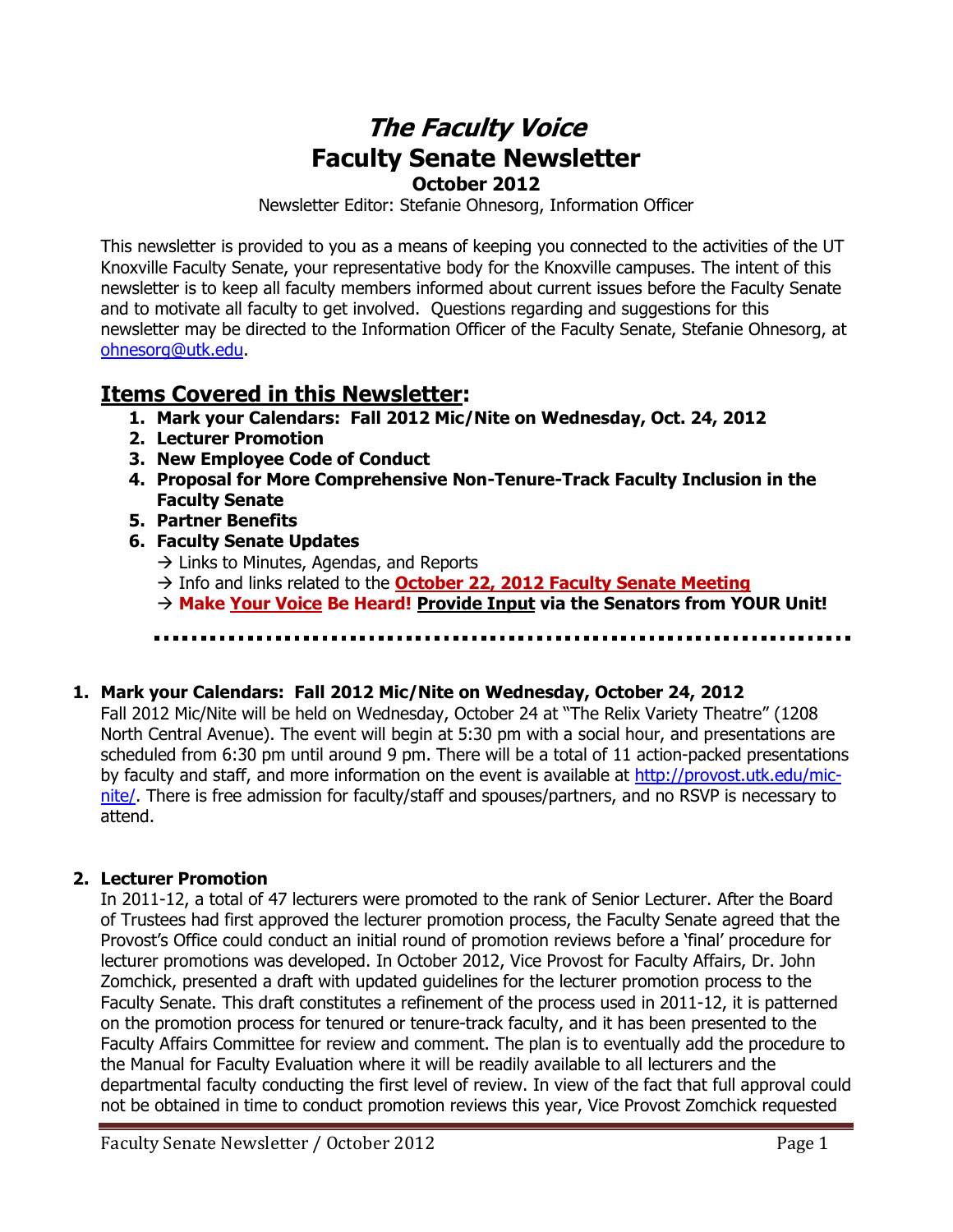that the Faculty Senate extends its provisional approval through 2012-13. On October 10, 2012, the Faculty Senate Executive Council voted in favor of granting this request. Details on the 2012- 13 Lecturer Promotion Process will be communicated by the Vice Provost for Faculty Affairs Office to the campus once the procedure for 2012-13 has been finalized. Dr. John Zomchick will hold a **workshop on the Guidelines for Lecturer Promotion Process on Tuesday, October 23, 2012 from 9:00 to 11:00 am, in the University Center Crest Room,** and all regular full-time lecturers are encouraged to attend. Any questions regarding the workshop and/or the lecturer promotion process should be addressed to Dr. Zomchick; his office can be reached at 974-6152.

### **The Proposed Review Calendar for the Lecturer Promotion 2012-13 is as Follows:**

### Department / School / Program (recommended):

- January 30: Eligible Lecturers submit dossiers to their units.
- February 28: Units submit recommendations to the College.

### College (recommended)

- March 1-March 31: College Lecturer Promotion Committee reviews candidate dossiers
- April 1: College Lecturer Promotion Committee submits recommendations to Dean of the **College**
- May 1: Dean makes recommendations to the Provost.

### Campus (firm and final)

- May 1: Provost's Office receives recommendations from the Deans
- June 1: Provost notifies candidates of outcome of the process

### **3. New Employee Code of Conduct**

In an e-mail dated October 2, 2012, Faculty President Steve Thomas was informed by Bill Moles, Director of the Compliance of the Office of Institutional Compliance for The University of Tennessee System, that a "New Employee Code of Conduct" took effect on July 1, 2012. The message requested assistance from Steve Thomas, in his role as President of the Faculty Senate, to help in "communicating about the code to those [he] represent[s]." A copy of this e-mail is posted on the Faculty Senate's webpage at [http://senate-utk-edu.wpengine.netdna](http://senate-utk-edu.wpengine.netdna-cdn.com/files/2012/08/1-Employee-Code-of-Conduct.pdf)[cdn.com/files/2012/08/1-Employee-Code-of-Conduct.pdf](http://senate-utk-edu.wpengine.netdna-cdn.com/files/2012/08/1-Employee-Code-of-Conduct.pdf), and "The Code of Conduct with Related Policies and Training" is posted here: <http://compliance.tennessee.edu/codepolicy.htm>. There was general agreement at the October 10, 2012 Faculty Senate Executive Council that it was disconcerting to learn in this manner about such important action which had been taken without any input from faculty members. David Patterson was asked that this concern should be shared with the University of Tennessee Faculty Council (UTFC) during its October meeting. Faculty Senate President Steve Thomas will address the issue during the Oct. 22, 2012 Faculty Senate meeting under "New Business and Announcements."

#### **4. Proposal for More Comprehensive Non-Tenure-Track Faculty Inclusion in the Faculty Senate**

At the October 22, 2012 Faculty Senate meeting, senators will be asked to vote on a proposed change of the Bylaws of the Faculty Senate. If approved, this proposed change of bylaws will allow Clinical Instructors and Lecturers to vote in Faculty Senate elections and to run and serve as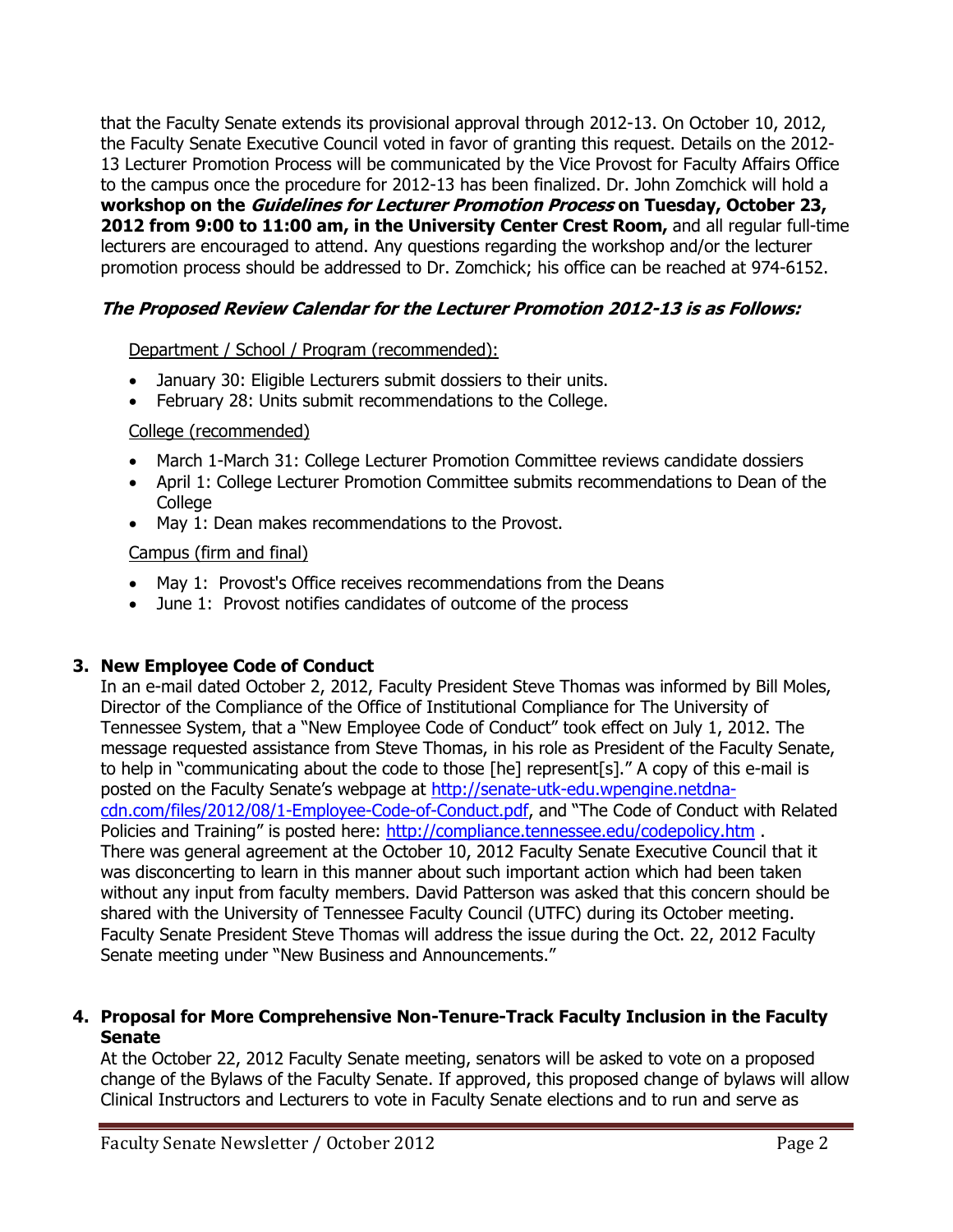Faculty Senate Senators beginning with the spring 2013 elections. Furthermore, the faculty census which allocates seats among the caucuses would be modified to include Lecturers and Clinical Instructors, and – based on the 2011-12 census -- this would result in adding a total of 17 new seats to the Faculty Senate. If approved, the academic year 2012-13 would be treated as a transition period, and an election would be held among the Lecturers and Clinical Instructors for ten interim Senate at large seats. The terms of these 10 senators would expire July 31, 2013. The Resolution proposing this change along with the suggested changes for the Faculty Senate Bylaws is posted at

<http://senate-utk-edu.wpengine.netdna-cdn.com/files/2012/08/3-NTT-membership-proposal1.pdf> . A data-sheet explaining the resulting seat allocations among caucuses is posted here: [http://senate-utk-edu.wpengine.netdna-cdn.com/files/2012/08/3-FTE-Faculty-Counts-by-Faculty-](http://senate-utk-edu.wpengine.netdna-cdn.com/files/2012/08/3-FTE-Faculty-Counts-by-Faculty-Senate-Caucus1.pdf)[Senate-Caucus1.pdf](http://senate-utk-edu.wpengine.netdna-cdn.com/files/2012/08/3-FTE-Faculty-Counts-by-Faculty-Senate-Caucus1.pdf)

### **5. Partner Benefits**

In spring 2012, the Benefits and Professional Development Committee had passed a resolution asking for benefit support for LGBT partners and heterosexual couples who chose not to marry. This resolution is posted at [http://senate.utk.edu/files/2011/09/2-LGBT-benefit-equality-resolution-](http://senate.utk.edu/files/2011/09/2-LGBT-benefit-equality-resolution-2_16.pdf)[2\\_16.pdf](http://senate.utk.edu/files/2011/09/2-LGBT-benefit-equality-resolution-2_16.pdf) . At the April 2, 2012 Faculty Senate meeting this resolution was passed unanimously (see Minutes of the April 2, 2012 Faculty Senate meeting: [http://senate-utk-edu.wpengine.netdna](http://senate-utk-edu.wpengine.netdna-cdn.com/files/2011/09/April-2012.min_.pdf)[cdn.com/files/2011/09/April-2012.min\\_.pdf](http://senate-utk-edu.wpengine.netdna-cdn.com/files/2011/09/April-2012.min_.pdf) ). The Chancellors response dated Sept. 7, 2012 was presented to the Faculty Senate at its September 24 meeting. Here, Chancellors Cheek and Arrington write that they consider "the three specific proposals for domestic partner benefit equality outlined in the operative clauses of the resolution are inconsistent with the public policy of our state expressed in constitutional and statutory provisions." A copy of the Chancellors' letter is posted on the Faculty Senate website at [http://senate-utk-edu.wpengine.netdna](http://senate-utk-edu.wpengine.netdna-cdn.com/files/2012/08/2-Ltr-to-Faculty-Senate.pdf)[cdn.com/files/2012/08/2-Ltr-to-Faculty-Senate.pdf](http://senate-utk-edu.wpengine.netdna-cdn.com/files/2012/08/2-Ltr-to-Faculty-Senate.pdf)

The general tone of the discussion on this matter during the September 24 Faculty Senate was that the letter did not fully address the issues raised within the resolution and that the brevity of the response was considered inconsistent with statements that maintain that diversity is valued on this campus. Steve Milewski (Chair of the Benefits and Professional Development Committee) stated that his committee would place this issue on its agenda for fall 2012 for further discussion, and he invited faculty members who would like to provide input on this matter to get in touch with him at [smilewsk@utk.edu.](mailto:smilewsk@utk.edu) The minutes of for the September 24, 2012 Faculty Senate meeting contain more details on this discussion; they are posted at [http://senate-utk](http://senate-utk-edu.wpengine.netdna-cdn.com/files/2012/08/September-2012.min_.pdf)edu.wpengine.netdna-cdn.com/files/2012/08/September-2012.min.pdf

It may be important to note that the documentation attached to the resolution presented to the Chancellors in April 2012 lists in detail what kind of partner benefits are offered by our peer institutions. The Benefits and Professional Development Committee had collected data from publicly accessible websites of peer institutions and compiled these data in a spreadsheet. This survey documents that there is a wide range of different types of benefits offered by these institution: Most of our peers support at least some of the 33 different benefits that were identified while others support most of them.

**The spreadsheet compiled by the Benefits and Professional Development Committee documents the status quo across the country in spring 2012. It is included as pages 10-12 in the minutes for the Feb. 20, 2012 Faculty Senate Executive Council meeting posted here:<http://senate.utk.edu/files/2011/09/Exec.-Minutes-February-2012.pdf> .**